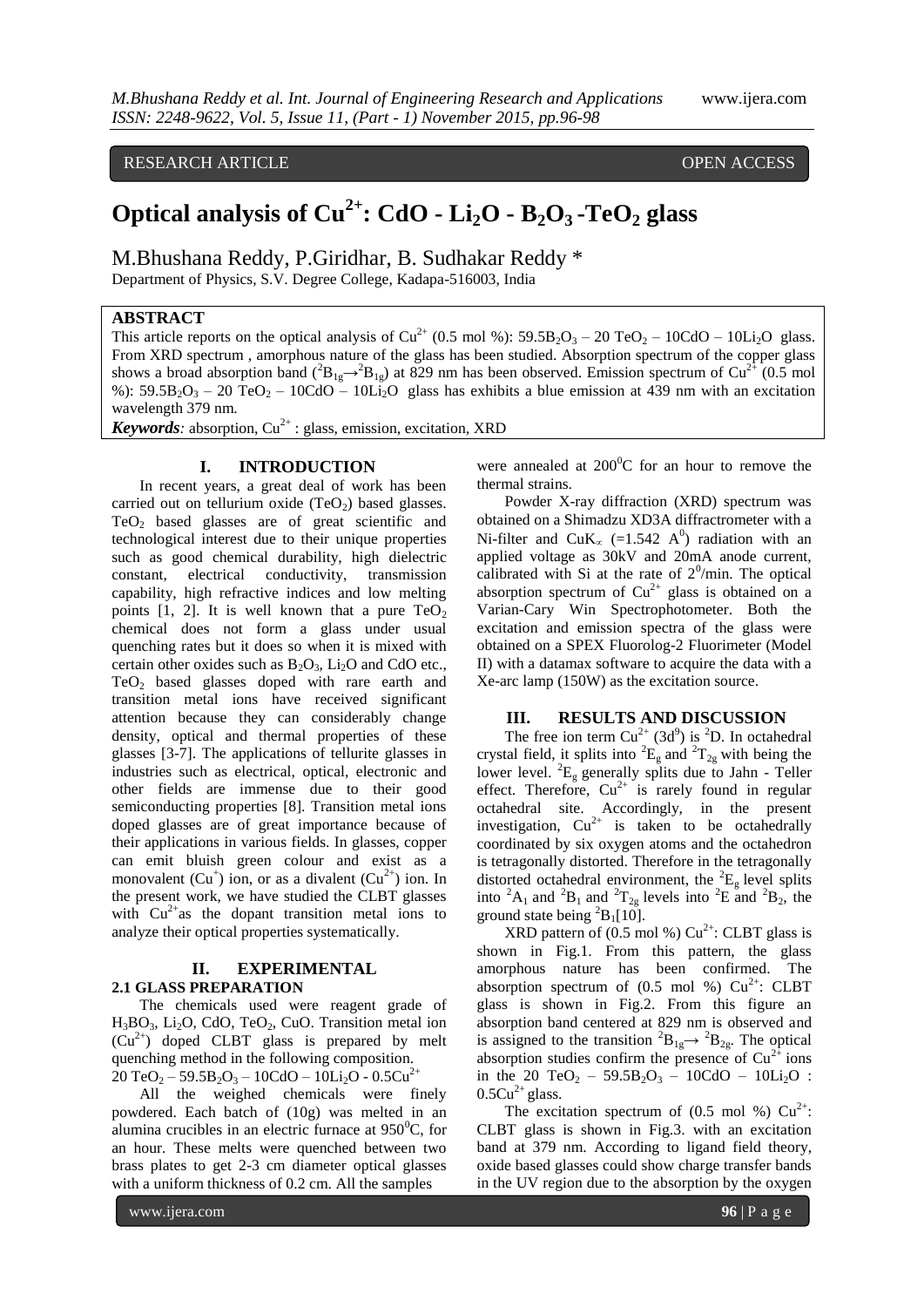ligands around the cations. This band is due to charge transfer phenomena caused by  $Q^2$  with an UV radiation exposure.

Fig. 4, indicates the emission spectrum of (0.5 mol  $\frac{6}{9}$  Cu<sup>2+</sup>: CLBT glass, which shows two emission bands at 418 nm and 439 nm respectively with an excitation wavelength 379 nm. Among these two, the intense emission band at 439 nm indicates blue emission.However, according to an earlier report [9], emission at 439 nm arises due to localized excitation of isolated  $Cu^{2+}$  ions.

#### **IV. CONCLUSION**

It is concluded that, we have developed transparent, moisture resistant and more stable optical glass based on the chemical composition of (0.5 mol%)  $Cu^{2+}$ : 20 TeO<sub>2</sub> – 59.5B<sub>2</sub>O<sub>3</sub> – 10CdO – 10Li<sub>2</sub>O .Keeping in view of these encouraging optical properties,  $Cu^{2+}$  glasses have been selected to examine its amorphous nature through XRD spectrum. Absorption spectrum has revealed the presence of  $Cu^{2+}$  ions, in the glass investigated. Emission spectrum of Cu<sup>2+</sup> (0.5 mol %): 20 TeO<sub>2</sub> –  $59.5B_2O_3 - 10CdO - 10Li_2O$ :  $0.5Cu^{2+}$  glass has revealed a blue emission at 439 nm with an excitation wavelength 389 nm. Based on the spectral results, we suggest that, the  $Cu^{2+}$  glasses have potential applications to carry on further research work with several other transition metal ions. Such novel glasses are considered as potential optical systems. It is strongly contemplated for further development in future as laser materials doping with suitable lasing ions.

# **V. ACKNOWLEDGEMENTS**

This work was financially supported by the University Grants Commission under Minor Research Project Scheme **No.F. MRP-6313/15(SERO/UGC)** for distinguished teachers working in Degree Colleges. In this regard one of the authors (MBR) would like to sincerely thanks the Joint Secretary (UGC- SERO, Hyderabad, A.P., India.) for his kind co-operation and support for this present work.

# **REFERENCES**

- [1.] S. Tanabe, K. Hirao, N. Soga J. Non-Cryst. Solids 122(1) (1990) 79-82.
- [2.] H. Nasu, O. Matsusita, K. Kamiya, H. Kobayashi, K. Kubodera J. Non-Cryst. Solids 124 (1990) 275-277.
- [3.] K. Kumar, S. B. Rai, D. K. Rai Spectrochim. Acta A 66 (2007)1052-1057.
- [4.] Arshpreet Kaur, Atul Khanna, Carmen Pesquera, Fernando González, Vasant Sathe J. Non-Cryst Solids 356 (2010) 864–872.
- [5.] L. M. Sharaf El-Deen, M. S. Alsalhi, M. M. Elkholy, J. Alloy. Compd. 465 (2008) 333- 339.
- [6.] El SayedYousef, A. El-Adaway, N. El-Koshkahany, E. R. Shaaban, J. Phys. Chem. Solids 67 (2006) 1649-1655.
- [7.] J. Ozdanova, H. Jicha, I. Jichy, J. Non-Cryst. Solids 353 (2007) 2799-2802.
- [8.] H. Burger, W. Vogel, V. Kozhukharov Infrared Phys. 25 (1985) 395-409.
- [9.] B. Sudhakar Reddy, S. Buddhudu, Bull. Mater. Sci. 30 (2007) 481-486.
- [10.] R.V.S.S.N Ravikumar, R. Komatsu, K. Ikeda, A V. Chandrasekhar, L. Ramamoorthy, B.J. Reddy, Y.P. Reddy, P.S. Rao Physica B, 334 (2003) 398.

## **Figures**



**Fig.1. XRD spectrum of 20 TeO<sup>2</sup> – 59.5B2O<sup>3</sup> – 10CdO – 10Li2O - 0.5Cu2+ glass**